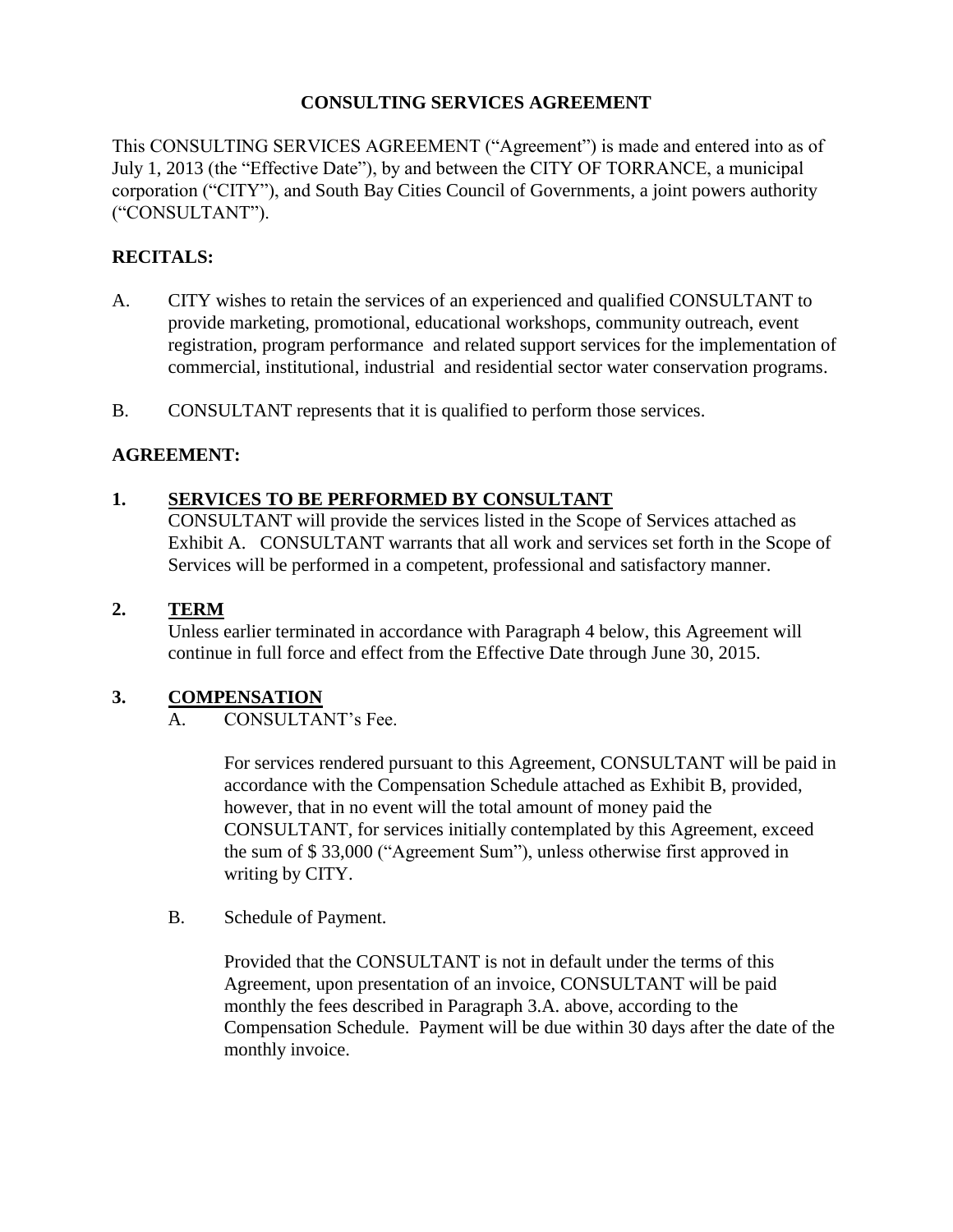## **4. TERMINATION OF AGREEMENT**

A. Termination by CITY for Convenience.

- 1. CITY may, at any time, terminate the Agreement for CITY's convenience and without cause.
- 2. Upon receipt of written notice from CITY of such termination for CITY's convenience, CONSULTANT will:
	- a. cease operations as directed by CITY in the notice;
	- b. take actions necessary, or that CITY may direct, for the protection and preservation of the work; and
	- c. except for work directed to be performed prior to the effective date of termination stated in the notice, terminate all existing subcontracts and purchase orders and enter into no further subcontracts and purchase orders.
- 3. In case of such termination for CITY's convenience, CONSULTANT will be entitled to receive payment for work executed; and costs incurred by reason of such termination, along with reasonable overhead and profit on the work not executed.
- B. Termination for Cause.
	- 1. If either party fails to perform any term, covenant or condition in this Agreement and that failure continues for 15 calendar days after the nondefaulting party gives the defaulting party written notice of the failure to perform, this Agreement may be terminated for cause; provided, however, that if during the notice period the defaulting party has promptly commenced and continues diligent efforts to remedy the default, the defaulting party will have such additional time as is reasonably necessary to remedy the default.
	- 2. In the event this Agreement is terminated for cause by the default of the CONSULTANT, the CITY may, at the expense of the CONSULTANT and its surety, complete this Agreement or cause it to be completed. Any check or bond delivered to the CITY in connection with this Agreement, and the money payable thereon, will be forfeited to and remain the property of the CITY. All moneys due the CONSULTANT under the terms of this Agreement will be retained by the CITY, but the retention will not release the CONSULTANT and its surety from liability for the default. Under these circumstances, however, the CONSULTANT and its surety will be credited with the amount of money retained, toward any amount by which the cost of completion exceeds the Agreement Sum and any amount authorized for extra services.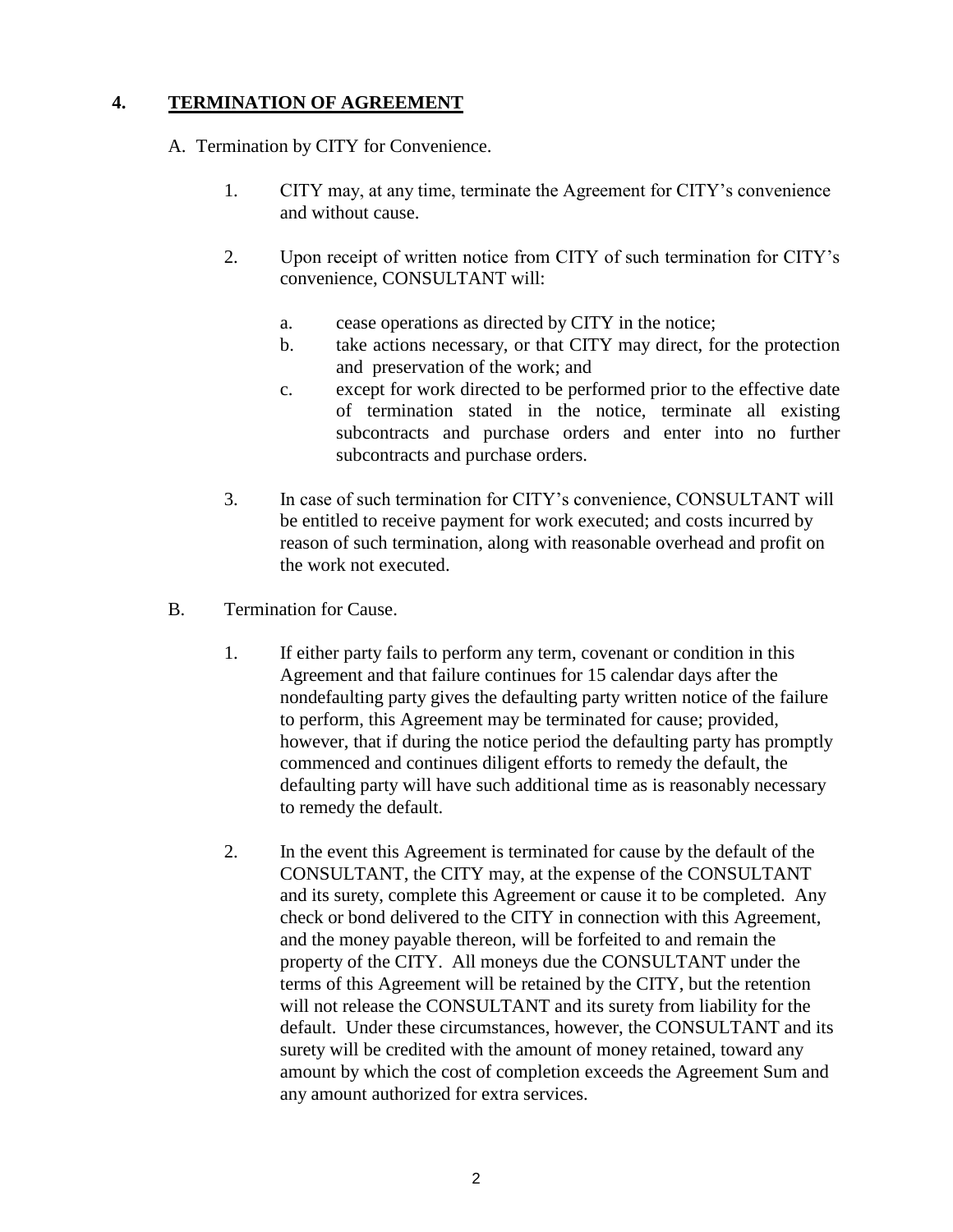- 3. Termination for cause will not affect or terminate any of the rights of the CITY as against the CONSULTANT or its surety then existing, or which may thereafter accrue because of the default; this provision is in addition to all other rights and remedies available to the CITY under law.
- C. Termination for Breach of Law.

In the event the CONSULTANT or any of its officers, directors, shareholders, employees, agents, subsidiaries or affiliates is convicted (i) of a criminal offense as an incident to obtaining or attempting to obtain a public or private contract or subcontract, or in the performance of a contract or subcontract; (ii) under state or federal statutes of embezzlement, theft, forgery, bribery, falsification or destruction of records, receiving stolen property, or any other offense indicating a lack of business integrity or business honesty which currently, seriously, and directly affects responsibility as a public consultant or contractor; (iii) under state or federal antitrust statutes arising out of the submission of bids or proposals; or (iv) of violation of Paragraph 19 of this Agreement; or for any other cause the CITY determines to be so serious and compelling as to affect CONSULTANT's responsibility as a public consultant or contractor, including but not limited to, debarment by another governmental agency, then the CITY reserves the unilateral right to terminate this Agreement or to impose such other sanctions (which may include financial sanctions, temporary suspensions or any other condition deemed appropriate short of termination) as it deems proper. The CITY will not take action until CONSULTANT has been given notice and an opportunity to present evidence in mitigation.

### **5. FORCE MAJEURE**

If any party fails to perform its obligations because of strikes, lockouts, labor disputes, embargoes, acts of God, inability to obtain labor or materials or reasonable substitutes for labor or materials, governmental restrictions, governmental regulations, governmental control, judicial orders, enemy or hostile governmental action, civil commotion, fire or other casualty, or other causes beyond the reasonable control of the party obligated to perform, then that party's performance shall be excused for a period equal to the period of such cause for failure to perform.

### **6. RETENTION OF FUNDS**

CONSULTANT authorizes CITY to deduct from any amount payable to CONSULTANT (whether or not arising out of this Agreement) any amounts the payment of which may be in dispute or that are necessary to compensate CITY for any losses, costs, liabilities, or damages suffered by CITY, and all amounts for which CITY may be liable to third parties, by reason of CONSULTANT's negligent acts or omissions or willful misconduct in performing or failing to perform CONSULTANT's obligations under this Agreement. In the event that any claim is made by a third party, the amount or validity of which is disputed by CONSULTANT, or any indebtedness exists that appears to be the basis for a claim of lien, CITY may withhold from any payment due, without liability for interest because of the withholding, an amount sufficient to cover the claim. The failure of CITY to exercise the right to deduct or to withhold will not, however, affect the obligations of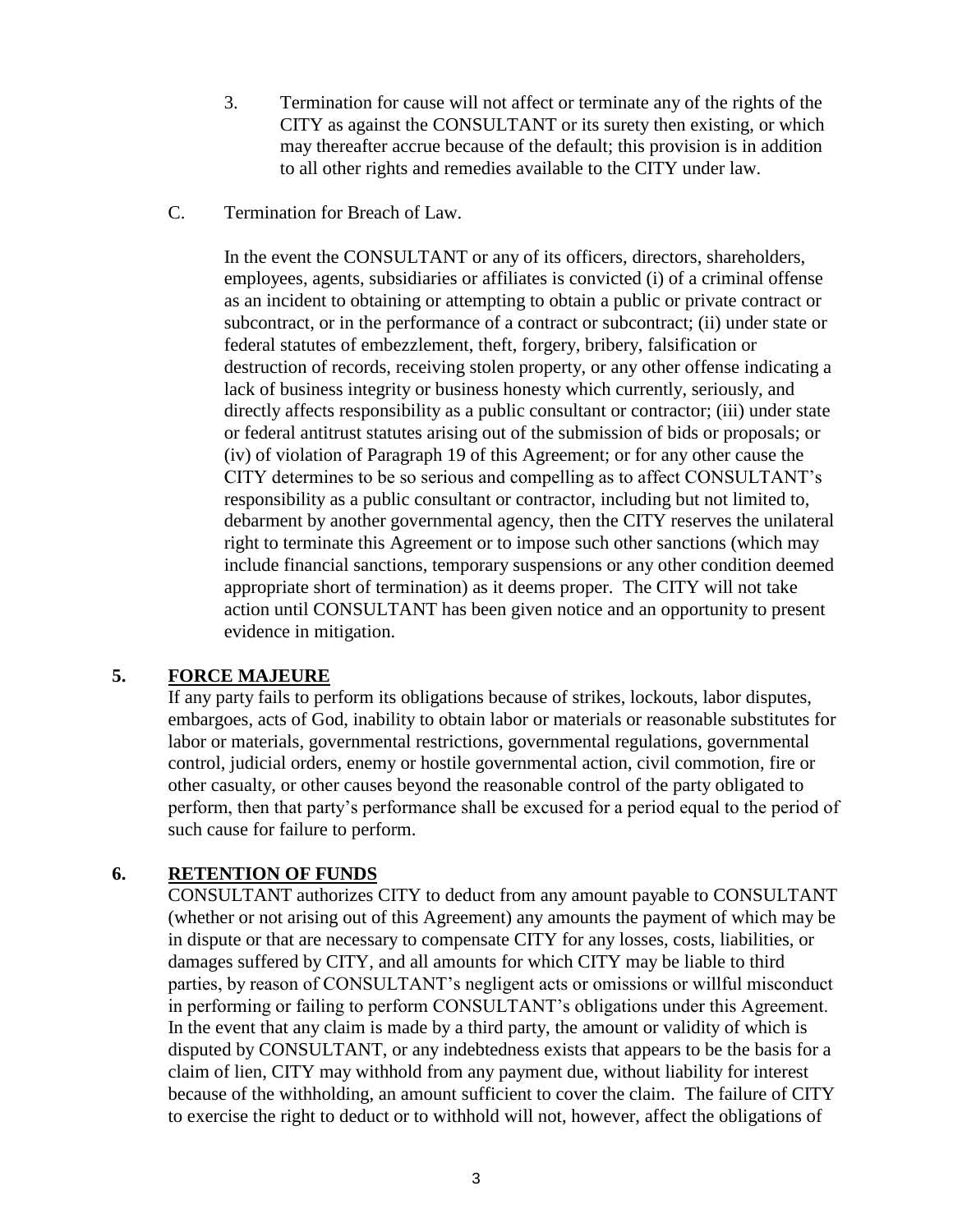CONSULTANT to insure, indemnify, and protect CITY as elsewhere provided in this Agreement.

### **7. CITY REPRESENTATIVE**

Robert Beste is designated as the "City Representative," authorized to act in its behalf with respect to the work and services specified in this Agreement and to make all decisions in connection with this Agreement. Whenever approval, directions, or other actions are required by CITY under this Agreement, those actions will be taken by the City Representative, unless otherwise stated. The City Manager has the right to designate another City Representative at any time, by providing notice to CONSULTANT.

### **8. CONSULTANT REPRESENTATIVE(S)**

The following principal(s) of CONSULTANT are designated as being the principal(s) and representative(s) of CONSULTANT authorized to act in its behalf with respect to the work specified in this Agreement and make all decisions in connection with this Agreement:

Jacki Bacharach, Executive Director

# **9. INDEPENDENT CONTRACTOR**

The CONSULTANT is, and at all times will remain as to CITY, a wholly independent contractor. Neither CITY nor any of its agents will have control over the conduct of the CONSULTANT or any of the CONSULTANT's employees, except as otherwise set forth in this Agreement. The CONSULTANT may not, at any time or in any manner, represent that it or any of its agents or employees are in any manner agents or employees of CITY.

### **10. BUSINESS LICENSE**

The CONSULTANT must obtain a City business license prior to the start of work under this Agreement, unless CONSULTANT is qualified for an exemption.

### **11. OTHER LICENSES AND PERMITS**

CONSULTANT warrants that it has all professional, contracting and other permits and licenses required to undertake the work contemplated by this Agreement.

### **12. FAMILIARITY WITH WORK**

By executing this Agreement, CONSULTANT warrants that CONSULTANT (a) has thoroughly investigated and considered the scope of services to be performed, (b) has carefully considered how the services should be performed, and (c) fully understands the facilities, difficulties and restrictions attending performance of the services under this Agreement. If the services involve work upon any site, CONSULTANT warrants that CONSULTANT has or will investigate the site and is or will be fully acquainted with the conditions there existing, prior to commencement of services set forth in this Agreement. Should CONSULTANT discover any latent or unknown conditions that will materially affect the performance of the services set forth in this Agreement, CONSULTANT must immediately inform CITY of that fact and may not proceed except at CONSULTANT's risk until written instructions are received from CITY.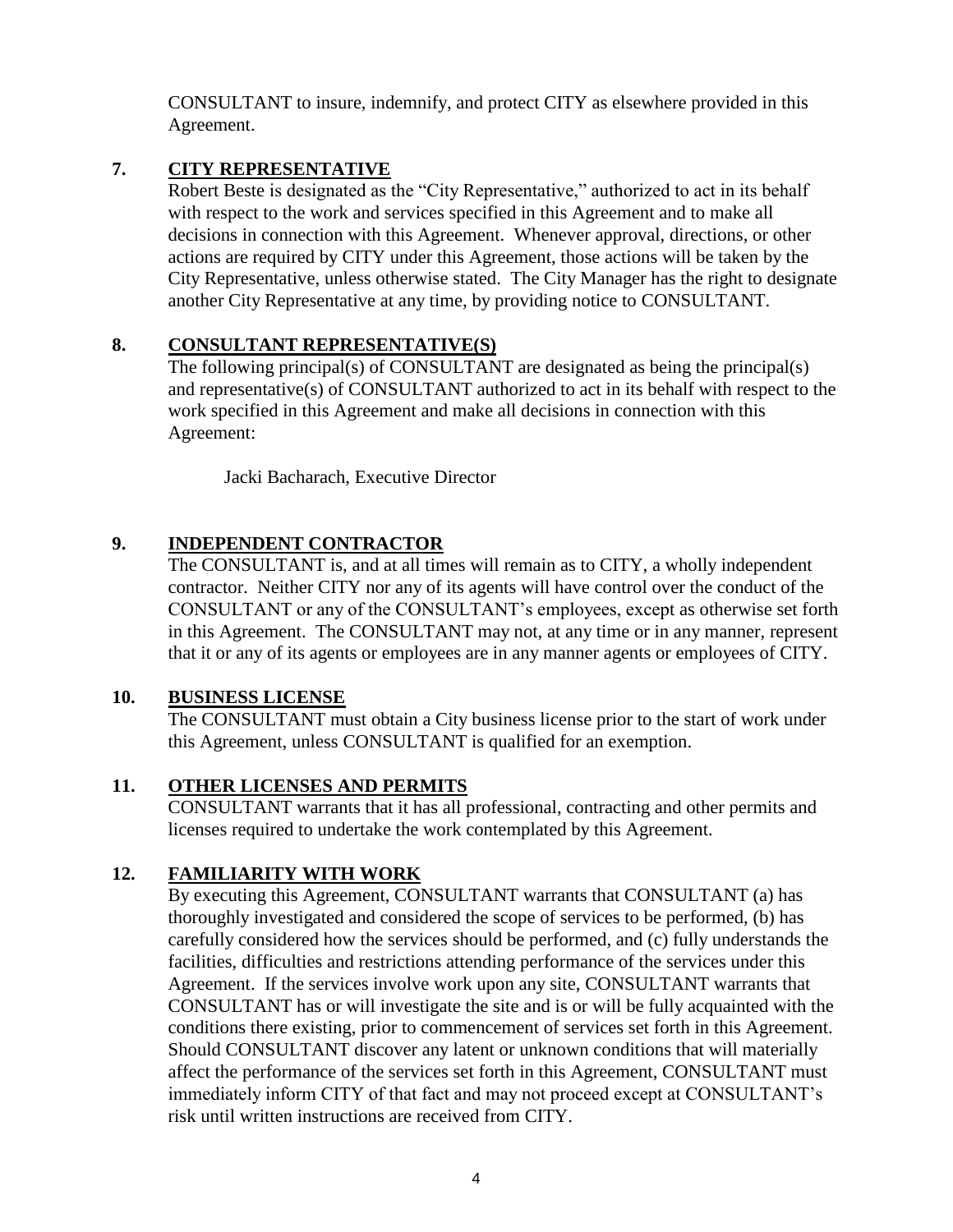## **13. CARE OF WORK**

CONSULTANT must adopt reasonable methods during the term of the Agreement to furnish continuous protection to the work, and the equipment, materials, papers, documents, plans, studies and other components to prevent losses or damages, and will be responsible for all damages, to persons or property, until acceptance of the work by CITY, except those losses or damages as may be caused by CITY's own negligence.

### **14. CONSULTANT'S ACCOUNTING RECORDS; OTHER PROJECT RECORDS**

Records of the CONSULTANT's time pertaining to the project, and records of accounts between CITY and the CONSULTANT, will be kept on a generally recognized accounting basis. CONSULTANT will also maintain all other records, including without limitation specifications, drawings, progress reports and the like, relating to the project. All records will be available to CITY during normal working hours. CONSULTANT will maintain these records for three years after final payment.

### **15. INDEMNIFICATION**

CONSULTANT will indemnify, defend, and hold harmless CITY, the Redevelopment Agency of the City of Torrance, the City Council, each member thereof, present and future, members of boards and commissions, its officers, agents, employees and volunteers from and against any and all liability, expenses, including defense costs and legal fees, and claims for damages whatsoever, including, but not limited to, those arising from breach of contract, bodily injury, death, personal injury, property damage, loss of use, or property loss however the same may be caused and regardless of the responsibility for negligence. The obligation to indemnify, defend and hold harmless includes, but is not limited to, any liability or expense, including defense costs and legal fees, arising from the negligent acts or omissions, or willful misconduct of CONSULTANT, its officers, employees, agents, subcontractors or vendors. It is further agreed, CONSULTANT's obligations to indemnify, defend and hold harmless will apply even in the event of concurrent negligence on the part of CITY, the City Council, each member thereof, present and future, or its officers, agents and employees, except for liability resulting solely from the negligence or willful misconduct of CITY, its officers, employees or agents. Payment by CITY is not a condition precedent to enforcement of this indemnity. In the event of any dispute between CONSULTANT and CITY, as to whether liability arises from the sole negligence of the CITY or its officers, employees, agents, subcontractors or vendors, CONSULTANT will be obligated to pay for CITY's defense until such time as a final judgment has been entered adjudicating the CITY as solely negligent. CONSULTANT will not be entitled in the event of such a determination to any reimbursement of defense costs including but not limited to attorney's fees, expert fees and costs of litigation.

# **16. NON-LIABILITY OF CITY OFFICERS AND EMPLOYEES**

No officer or employee of CITY will be personally liable to CONSULTANT, in the event of any default or breach by the CITY or for any amount that may become due to CONSULTANT.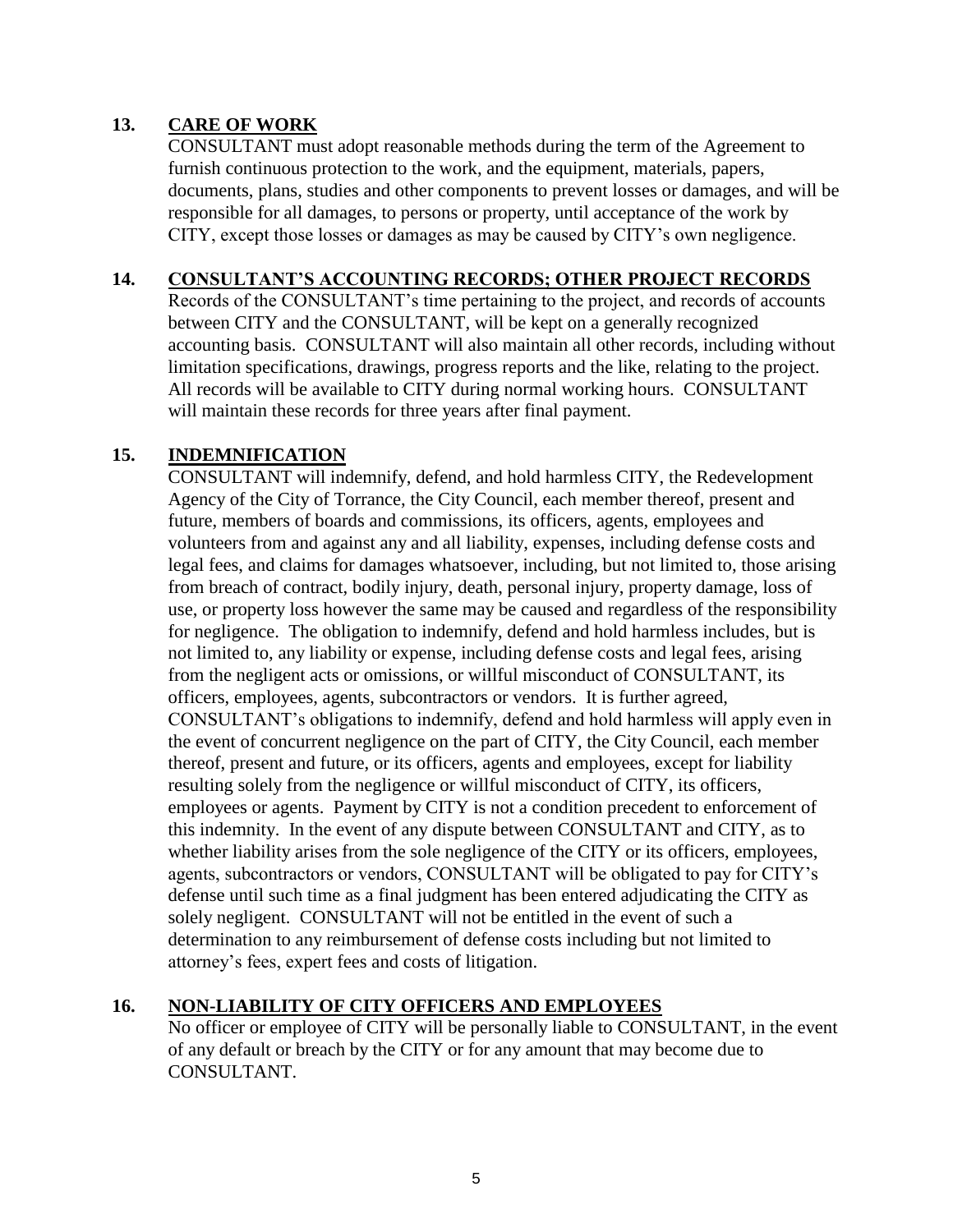# **17. INSURANCE**

- A. CONSULTANT must maintain at its sole expense the following insurance, which will be full coverage not subject to self insurance provisions:
	- 1. Automobile Liability, including owned, non-owned and hired vehicles, with at least the following limits of liability:
		- a. Primary Bodily Injury with limits of at least \$500,000 per person, \$1,000,000 per occurrence; and
		- b. Primary Property Damage of at least \$250,000 per occurrence; or
		- c. Combined single limits of \$1,000,000 per occurrence.
	- 2. General Liability including coverage for premises, products and completed operations, independent contractors/vendors, personal injury and contractual obligations with combined single limits of coverage of at least \$1,000,000 per occurrence.
	- 3. Professional liability insurance with limits of at least \$1,000,000 per occurrence.
	- 4. Workers' Compensation with limits as required by the State of California and Employers Liability with limits of at least \$1,000,000.
- B. The insurance provided by CONSULTANT will be primary and non-contributory.
- C. CITY ("City of Torrance"), the Redevelopment Agency of the City of Torrance, the City Council and each member thereof, members of boards and commissions, every officer, agent, official, employee and volunteer must be named as additional insured under the automobile and general liability policies.
- D. CONSULTANT must provide certificates of insurance and/or endorsements to the City Clerk of the City of Torrance before the commencement of work.
- E. Each insurance policy required by this Paragraph must contain a provision that no termination, cancellation or change of coverage can be made without thirty days notice to CITY.

# **18. SUFFICIENCY OF INSURERS AND SURETIES**

Insurance or bonds required by this Agreement will be satisfactory only if issued by companies admitted to do business in California, rated "B+" or better in the most recent edition of Best's Key Rating Guide, and only if they are of a financial category Class VII or better, unless these requirements are waived by the Risk Manager of CITY ("Risk Manager") due to unique circumstances. In the event the Risk Manager determines that the work or services to be performed under this Agreement creates an increased or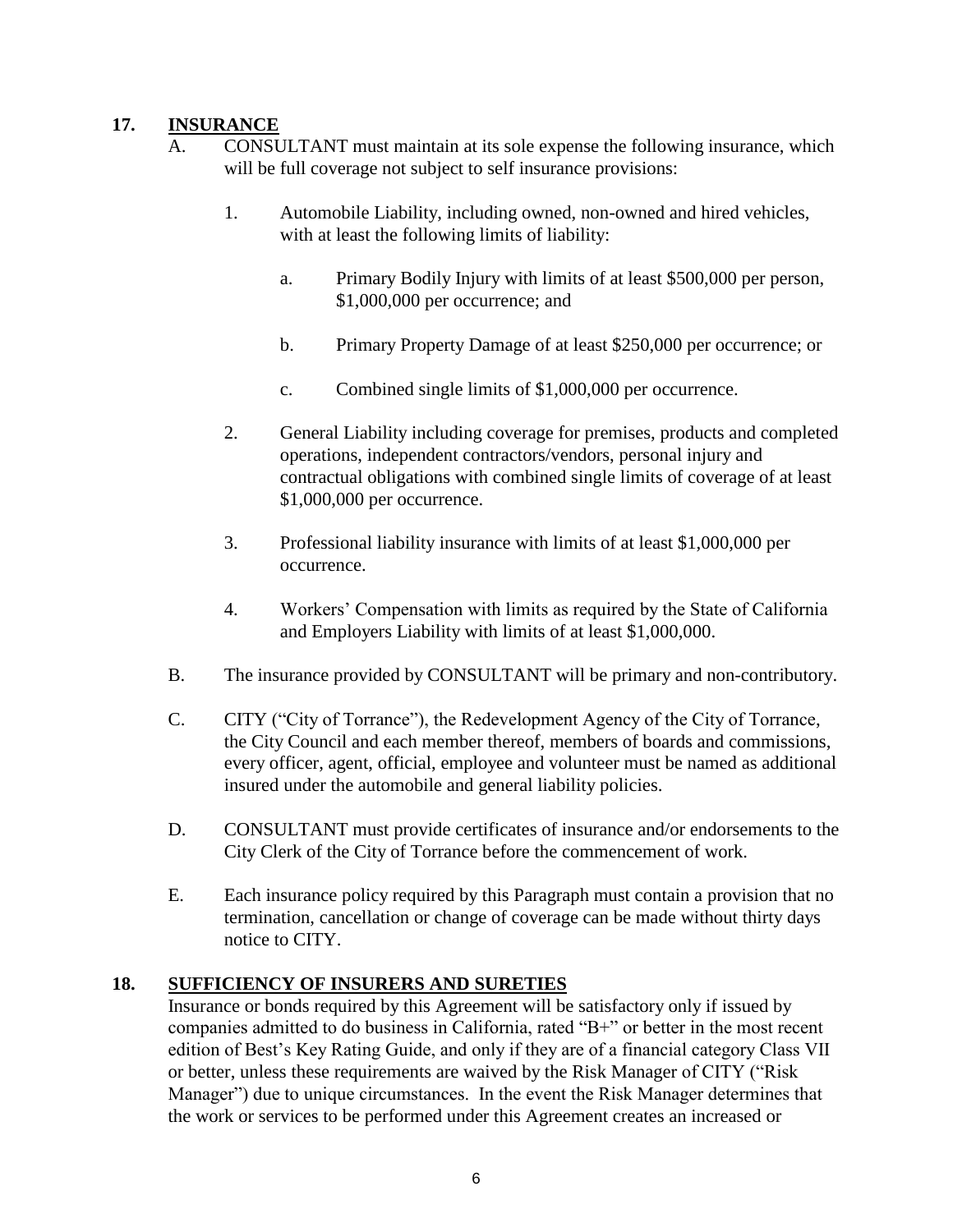decreased risk of loss to CITY, the CONSULTANT agrees that the minimum limits of any insurance policies or performance bonds required by this Agreement may be changed accordingly upon receipt of written notice from the Risk Manager; provided that CONSULTANT will have the right to appeal a determination of increased coverage by the Risk Manager to the City Council of CITY within 10 days of receipt of notice from the Risk Manager.

### **19. CONFLICT OF INTEREST**

- A. No officer or employee of the CITY may have any financial interest, direct or indirect, in this Agreement, nor may any officer or employee participate in any decision relating to the Agreement that effects the officer or employee's financial interest or the financial interest of any corporation, partnership or association in which the officer or employee is, directly or indirectly interested, in violation of any law, rule or regulation.
- B. No person may offer, give, or agree to give any officer or employee or former officer or employee, nor may any officer or employee solicit, demand, accept, or agree to accept from another person, a gratuity or an offer of employment in connection with any decision, approval, disapproval, recommendation, preparation or any part of a program requirement or a purchase request, influencing the content of any specification or procurement standard, rendering of advice, investigation, auditing, or in any other advisory capacity in any way pertaining to any program requirement, contract or subcontract, or to any solicitation or proposal.

# **20. NOTICE**

- A. All notices, requests, demands, or other communications under this Agreement will be in writing. Notice will be sufficiently given for all purposes as follows:
	- 1. Personal delivery. When personally delivered to the recipient: notice is effective on delivery.
	- 2. First Class mail. When mailed first class to the last address of the recipient known to the party giving notice: notice is effective three mail delivery days after deposit in an United States Postal Service office or mailbox.
	- 3. Certified mail. When mailed certified mail, return receipt requested: notice is effective on receipt, if delivery is confirmed by a return receipt.
	- 4. Overnight delivery. When delivered by an overnight delivery service, charges prepaid or charged to the sender's account: notice is effective on delivery, if delivery is confirmed by the delivery service.
	- 5. Facsimile transmission. When sent by fax to the last fax number of the recipient known to the party giving notice: notice is effective on receipt.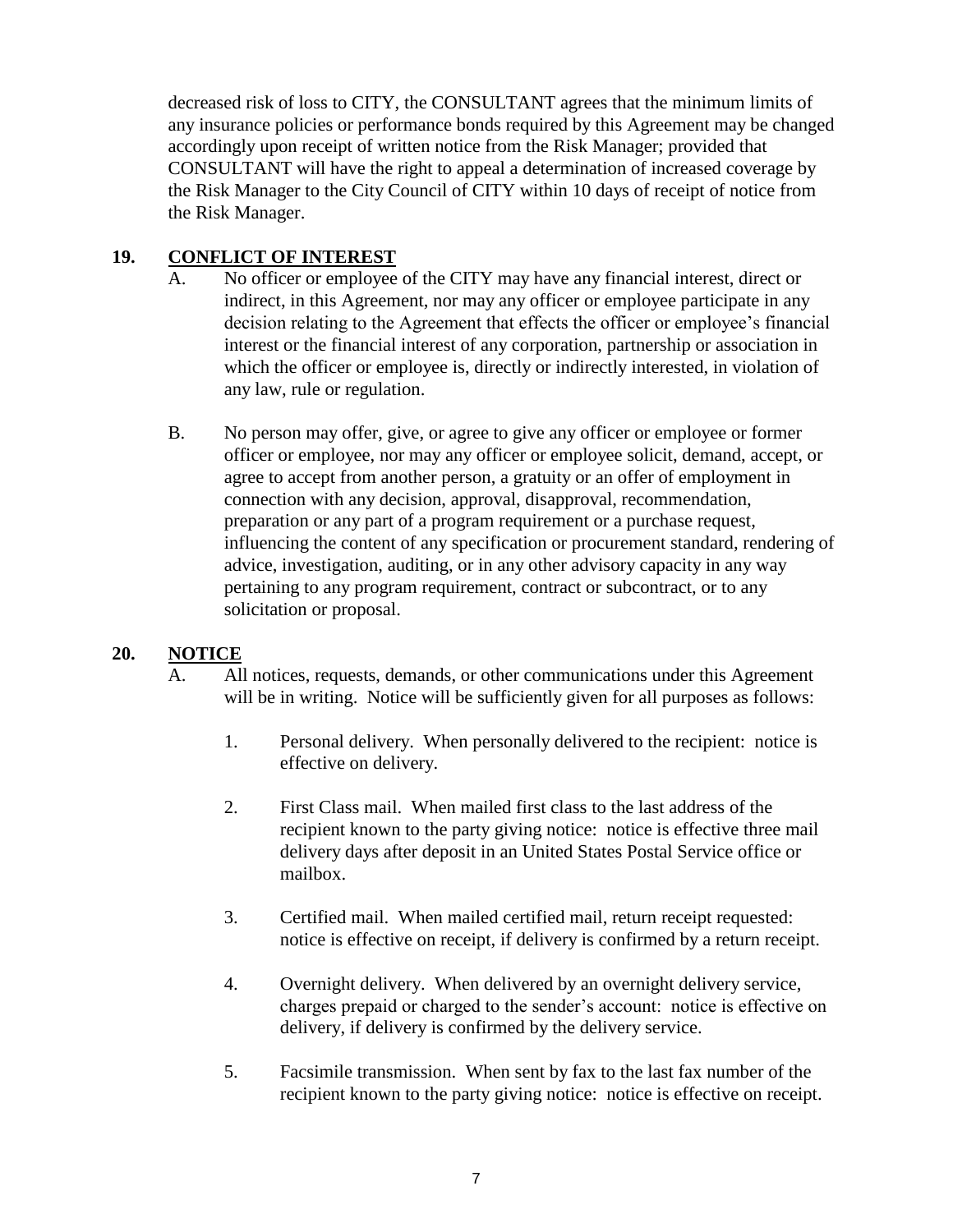Any notice given by fax will be deemed received on the next business day if it is received after 5:00 p.m. (recipient's time) or on a non-business day.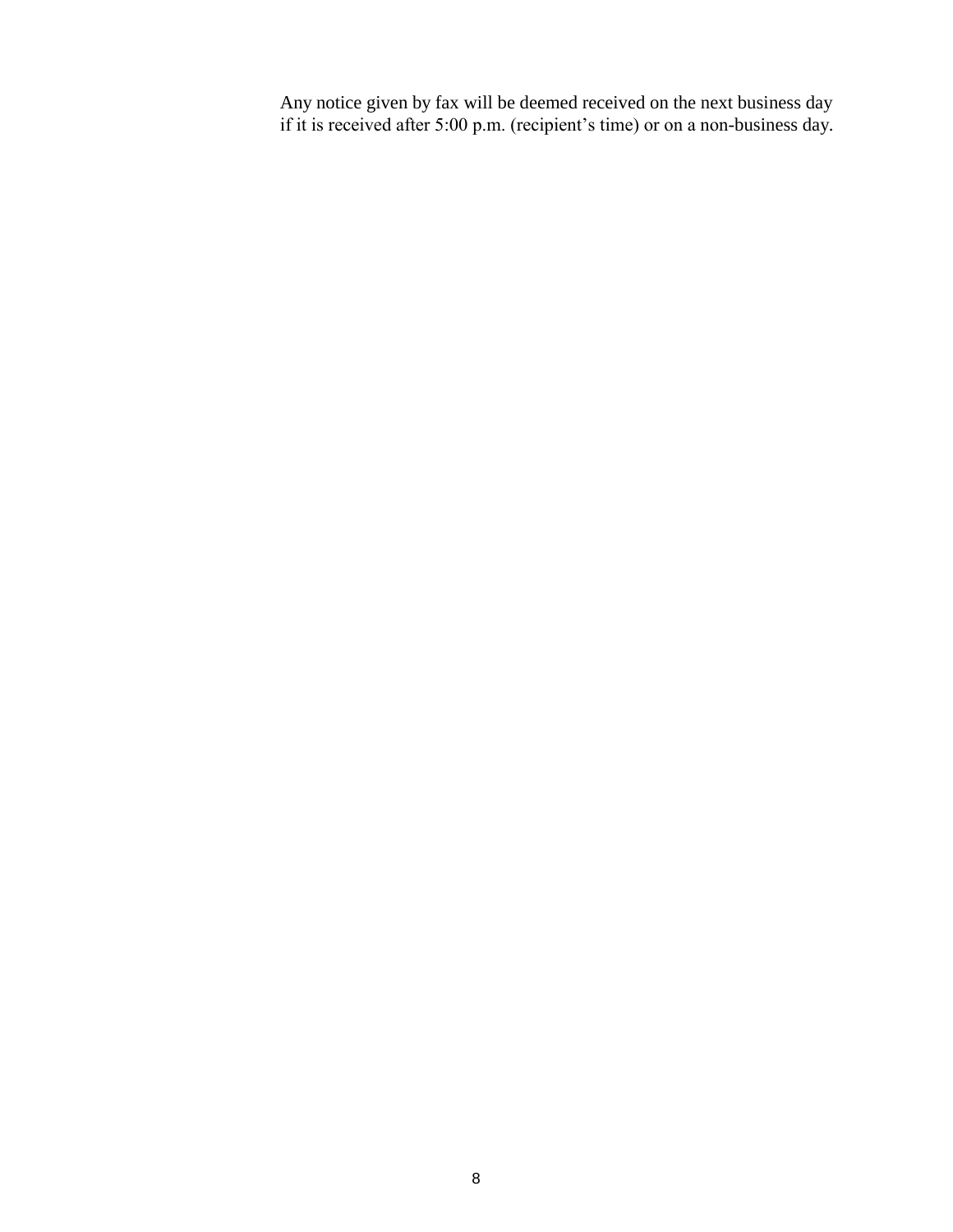6. Addresses for purpose of giving notice are as follows:

| CONSULTANT:      | South Bay Cities Council<br>of Governments<br>Attn: Jacki Bacharach<br>20285 S. Western Avenue, Suite 100<br>Torrance, CA 90501<br>Fax: 310-437-8977 |
|------------------|------------------------------------------------------------------------------------------------------------------------------------------------------|
| $CITY^{\dagger}$ | City Clerk<br>City of Torrance<br>3031 Torrance Boulevard<br>Torrance, CA 90509-2970<br>Fax: (310) 618-2931                                          |

- B. Any correctly addressed notice that is refused, unclaimed, or undeliverable because of an act or omission of the party to be notified, will be deemed effective as of the first date the notice was refused, unclaimed or deemed undeliverable by the postal authorities, messenger or overnight delivery service.
- C. Either party may change its address or fax number by giving the other party notice of the change in any manner permitted by this Agreement.

### **21. PROHIBITION AGAINST ASSIGNMENT AND SUBCONTRACTING**

This Agreement and all exhibits are binding on the heirs, successors, and assigns of the parties. The Agreement may not be assigned or subcontracted by either CITY or CONSULTANT without the prior written consent of the other.

### **22. INTEGRATION; AMENDMENT**

This Agreement represents the entire understanding of CITY and CONSULTANT as to those matters contained in it. No prior oral or written understanding will be of any force or effect with respect to the terms of this Agreement. The Agreement may not be modified or altered except in writing signed by both parties.

### **23. INTERPRETATION**

The terms of this Agreement should be construed in accordance with the meaning of the language used and should not be construed for or against either party by reason of the authorship of this Agreement or any other rule of construction that might otherwise apply.

### **24. SEVERABILITY**

If any part of this Agreement is found to be in conflict with applicable laws, that part will be inoperative, null and void insofar as it is in conflict with any applicable laws, but the remainder of the Agreement will remain in full force and effect.

### **25. TIME OF ESSENCE**

Time is of the essence in the performance of this Agreement.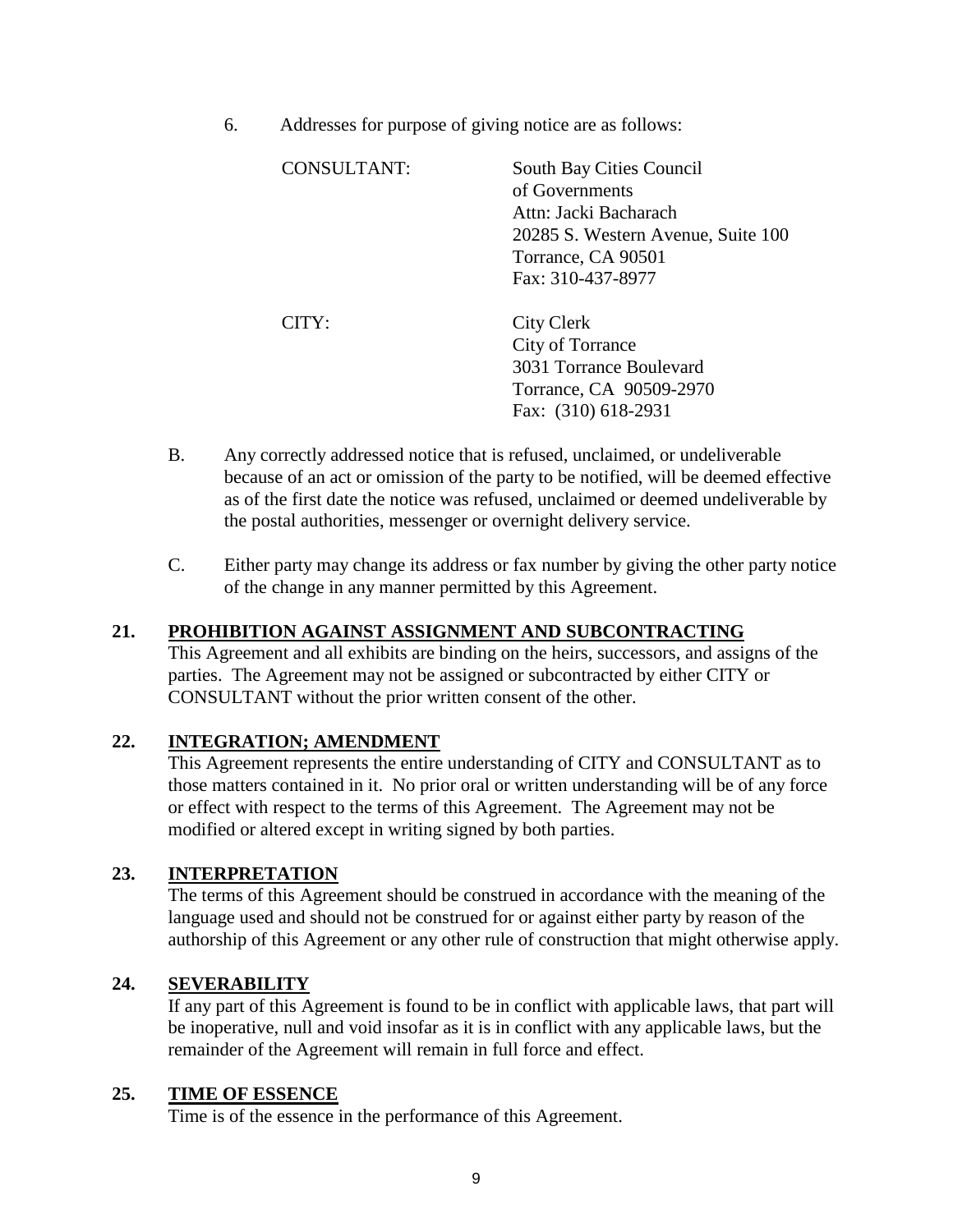## **26. GOVERNING LAW; JURISDICTION**

This Agreement will be administered and interpreted under the laws of the State of California. Jurisdiction of any litigation arising from the Agreement will be in Los Angeles County, California.

### **27. COMPLIANCE WITH STATUTES AND REGULATIONS**

CONSULTANT will be knowledgeable of and will comply with all applicable federal, state, county and city statutes, rules, regulations, ordinances and orders.

### **28. WAIVER OF BREACH**

No delay or omission in the exercise of any right or remedy by a nondefaulting party on any default will impair the right or remedy or be construed as a waiver. A party's consent or approval of any act by the other party requiring the party's consent or approval will not be deemed to waive or render unnecessary the other party's consent to or approval of any subsequent act. Any waiver by either party of any default must be in writing and will not be a waiver of any other default concerning the same or any other provision of this Agreement.

### **29. ATTORNEY'S FEES**

Except as provided for in Paragraph 15, in any dispute, litigation, arbitration, or other proceeding by which one party either seeks to enforce its rights under this Agreement (whether in contract, tort or both) or seeks a declaration of any rights or obligations under this Agreement, the prevailing party will be awarded reasonable attorney's fees, together with any costs and expenses, to resolve the dispute and to enforce any judgment.

### **30. EXHIBITS**

All exhibits identified in this Agreement are incorporated into the Agreement by this reference.

# **31. CONSULTANT'S AUTHORITY TO EXECUTE**

The person(s) executing this Agreement on behalf of the CONSULTANT warrant that (i) the CONSULTANT is duly organized and existing; (ii) they are duly authorized to execute this Agreement on behalf of the CONSULTANT; (iii) by so executing this Agreement, the CONSULTANT is formally bound to the provisions of this Agreement;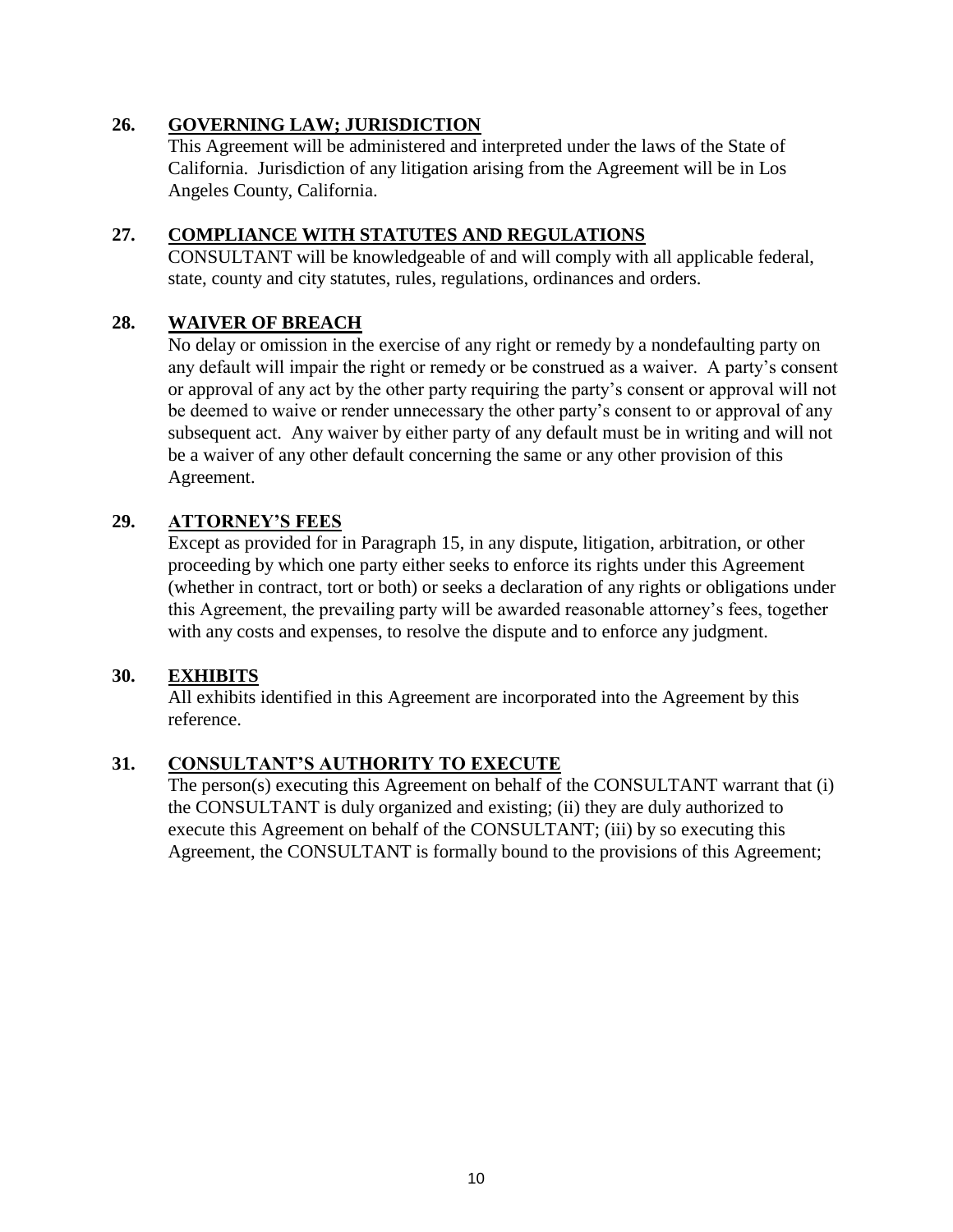and (iv) the entering into this Agreement does not violate any provision of any other Agreement to which the CONSULTANT is bound.

CITY OF TORRANCE, a Municipal Corporation South Bay Cities Council of Governments A Joint Powers Authority

Robert J. Beste Public Works Director

By:

Ralph L. Franklin Chair

LeRoy J. Jackson, City Manager

APPROVED AS TO FORM:

JOHN L. FELLOWS III City Attorney

By:

| Attachments: | Exhibit A | Scope of Services            |
|--------------|-----------|------------------------------|
|              | Exhibit B | <b>Compensation Schedule</b> |

Revised: 10/29/2008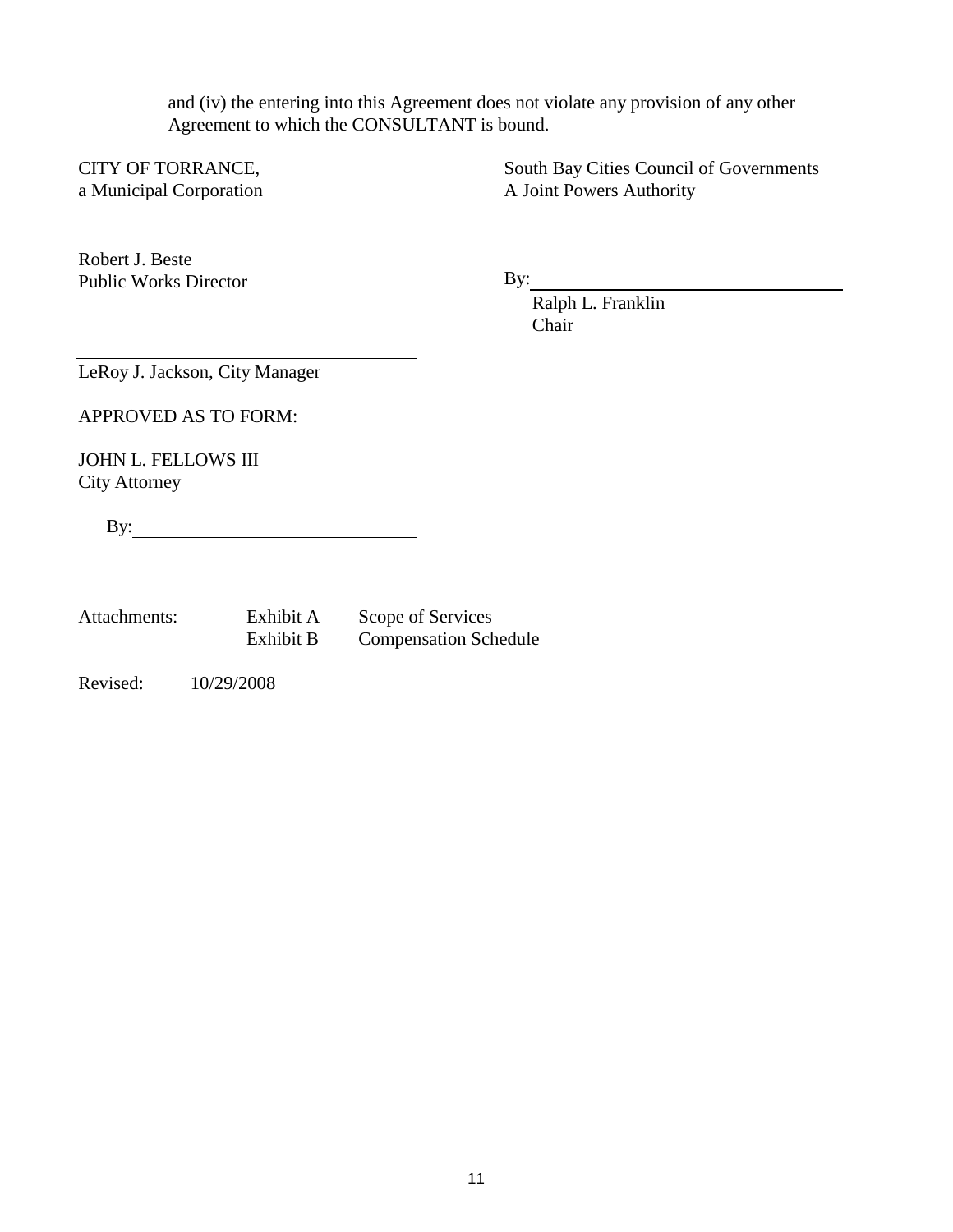#### **EXHIBIT A**

#### **SCOPE OF SERVICES**

**The South Bay Cities Council of Governnments (SBCCOG) will provide marketing, promotional, educational workshops, event registration, program peformance, community outreach and related support services for the implementation of sector , institutional and residential water conservation programs. In addition, the SBCCOG will serve as a resource center for various water conservation, rebate and incentive programs offered by the City. Specific water conservation programs that SBCCOG will support support, but are not limited to, the following:** 

**1. Provide public workshops with water conservation content directed toward various customer sectors.**

**2. Educational conservation programs.**

**3. Water Efficient Landscape workshops for both the residential and professional sector.**

**4. Rebate, incentive, demonstration and pilot programs for business, institutional and residential customers.**

**5. Special City events, enviromental fairs and related community outreach activities.**

**6. Landscape and outdoor conservation programs.**

**7. Registration services for City sponsored conservation programs.**

**8. Performance of conservation traning for restaurant sector.** 

**9. Other existing or new conservation programs that are developed during the term of the contract period.**